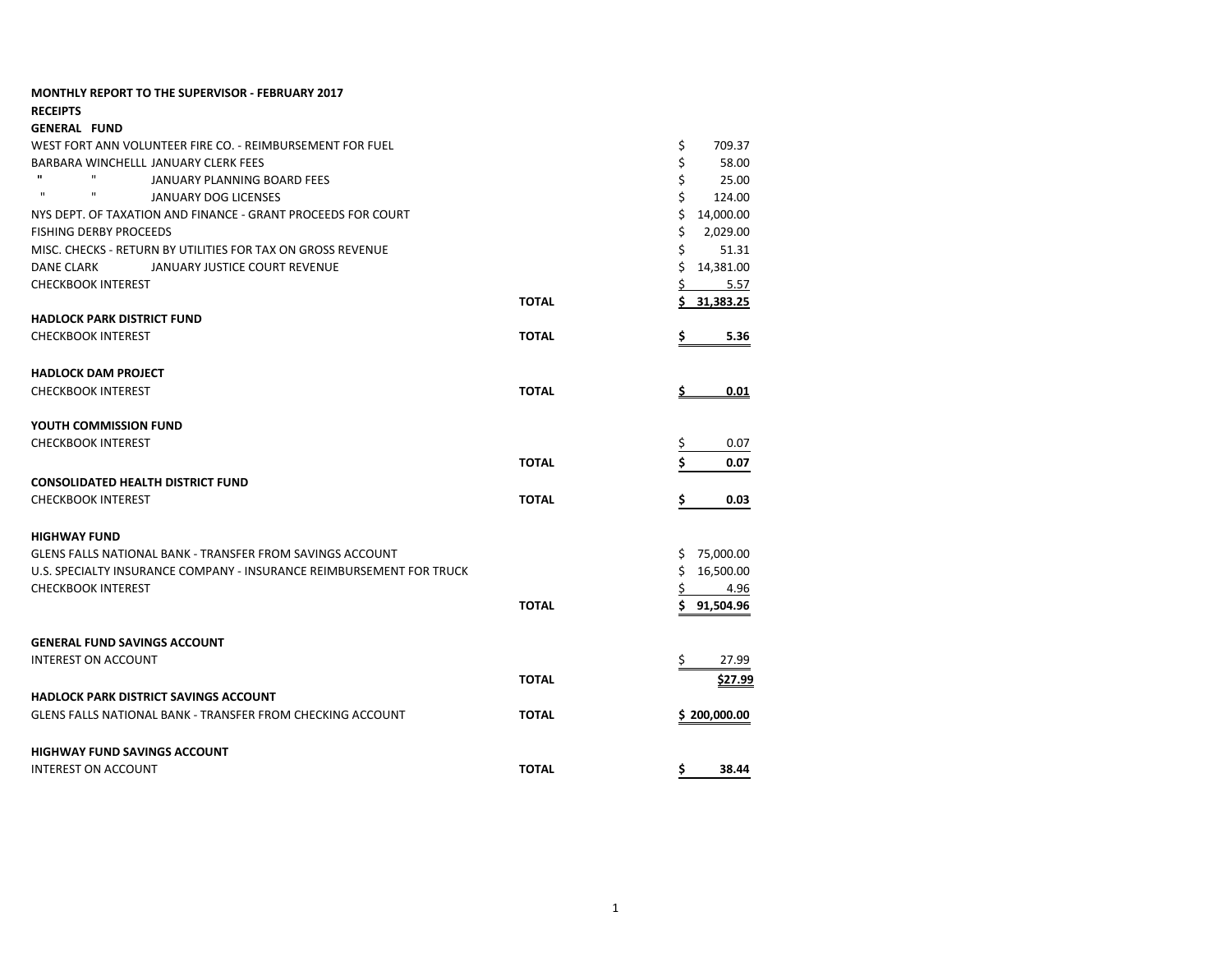| <b>LOSAP SAVINGS ACCOUNT</b>                           |                |                 |                                |                           |                  |
|--------------------------------------------------------|----------------|-----------------|--------------------------------|---------------------------|------------------|
| GLENS FALLS NATIONAL BANK - TRANSFER FROM GENERAL FUND |                |                 |                                | \$<br>5,920.00            |                  |
| <b>INTEREST ON ACCOUNT</b>                             |                |                 |                                | \$<br>0.67                |                  |
|                                                        |                |                 | <b>TOTAL</b>                   | Ś<br>5,920.67             |                  |
| MEDICAL REIMBURSEMENT ACCOUNT                          |                |                 |                                |                           |                  |
| INTEREST ON ACCOUNT                                    |                |                 |                                | \$<br>0.02                |                  |
| TRANSFERS FROM HIGHWAY/GENERAL FUNDS                   |                |                 |                                | \$<br>1,358.74            |                  |
|                                                        |                |                 | <b>TOTAL</b>                   | 1,358.76                  |                  |
|                                                        |                |                 |                                |                           |                  |
| <b>TRUST &amp; AGENCY FUND</b>                         | <b>HIGHWAY</b> |                 | <b>GENERAL</b>                 |                           |                  |
| <b>NYS RETIREMENT</b>                                  | Ś.<br>766.99   |                 | \$<br>521.67                   |                           |                  |
| <b>HEALTH &amp; DENTAL INSURANCE</b>                   | \$10,724.26    |                 | \$<br>1,112.78                 |                           |                  |
| <b>STATE TAX</b>                                       | \$1,685.92     |                 | \$<br>519.65                   |                           |                  |
| <b>FEDERAL TAX</b>                                     | 4,265.00<br>\$ |                 | \$<br>1,236.00                 |                           |                  |
| <b>FICA</b>                                            | \$<br>5,203.58 |                 | \$<br>2,308.74                 |                           |                  |
| <b>DEFFERED COMPENSATION</b>                           | \$<br>189.22   |                 | \$                             |                           |                  |
| <b>CHILD SUPPORT</b>                                   | \$<br>1,592.00 |                 | \$<br>$\overline{\phantom{a}}$ |                           |                  |
| <b>CREDIT UNION</b>                                    | Ś<br>848.80    |                 | Ś<br>632.00                    |                           |                  |
| AFLAC                                                  | Ś<br>94.12     |                 | Ś<br>64.80                     |                           |                  |
| <b>TOTALS</b>                                          | \$25,369.89    |                 | 6,395.64<br>Ś                  |                           |                  |
|                                                        |                | <b>INTEREST</b> | Ś<br>0.15 TOTAL                | \$31,765.68               |                  |
| <b>DISBURSEMENTS</b>                                   |                |                 |                                |                           |                  |
| <b>GENERAL FUND</b>                                    |                |                 |                                | <b>HIGHWAY FUND-T/W</b>   |                  |
| STATE COMPTROLLER - JANUARY JUSTICE COURT              |                |                 | 9,850.00<br>\$                 | <b>ABSTRACT</b>           | 16,444.00<br>\$. |
| PAYROLL                                                |                |                 | Ś<br>15,144.80                 | <b>HEALTH INSURANCE</b>   | \$<br>11,629.76  |
| <b>TOWN SHARE FICA</b>                                 |                |                 | 1,154.37<br>\$.                | PAYROLL                   | 34,541.99<br>Ş   |
| <b>TOWN BOARD EXPENSE</b>                              |                |                 | Ś<br>212.60                    | <b>TOWN SHARE FICA</b>    | \$<br>2,601.79   |
| <b>JUSTICE COURT EXPENSE</b>                           |                |                 | \$<br>1,034.77                 | <b>EQUIPMENT PURCHASE</b> | Ś<br>7,336.10    |
| <b>SUPERVISORS EXPENSE</b>                             |                |                 | Ś<br>583.04                    |                           | \$<br>72,553.64  |
| <b>TAX COLLECTOR EXPENSE</b>                           |                |                 | Ś<br>94.30                     | <b>HIGHWAY FUND-O/V</b>   |                  |
| <b>ASSESSORS EXPENSE</b>                               |                |                 | Ś<br>2,366.00                  | <b>ABSTRACT</b>           | 976.92<br>Ş      |
| <b>TOWN CLERKS EXPENSE</b>                             |                |                 | \$<br>1,141.77                 |                           |                  |
| <b>ENGINEER EXPENSE</b>                                |                |                 | \$<br>364.35                   | <b>TOTAL HIGHWAY</b>      | \$73,530.56      |
| <b>BUDGET OFFICER EXPENSE</b>                          |                |                 | \$<br>51.45                    |                           |                  |
| <b>TRAFFIC CONTROL</b>                                 |                |                 | \$<br>48.25                    |                           |                  |
| FIRE COMPANY - SERVICE AWARDS CONTRIBUTION             |                |                 | \$<br>5,920.00                 |                           |                  |
| <b>ATTORNEY EXPENSE</b>                                |                |                 | \$<br>5,100.00                 |                           |                  |
| <b>BUILDINGS EXPENSE</b>                               |                |                 | \$<br>3,626.96                 |                           |                  |
| CENTRAL COMMUNICATIONS                                 |                |                 |                                |                           |                  |
| <b>FIRE PROTECTION CONTRACTS</b>                       |                |                 | 204,390.00                     |                           |                  |
| <b>CELEBRATIONS</b>                                    |                |                 | Ś<br>200.00                    |                           |                  |

| HIGHWAY FUND-T/W          |     |           |
|---------------------------|-----|-----------|
| ABSTRACT                  | Ś   | 16,444.00 |
| <b>HEALTH INSURANCE</b>   | Ś   | 11,629.76 |
| PAYROLL                   | Ś.  | 34,541.99 |
| TOWN SHARE FICA           | Ś   | 2,601.79  |
| <b>EQUIPMENT PURCHASE</b> | \$  | 7,336.1   |
|                           | \$. | 72,553.64 |
| <b>HIGHWAY FUND-O/V</b>   |     |           |
| ABSTRACT                  |     | 976.92    |
|                           |     |           |
| TOTAL HIGHWAY             |     | 73.530.56 |
|                           |     |           |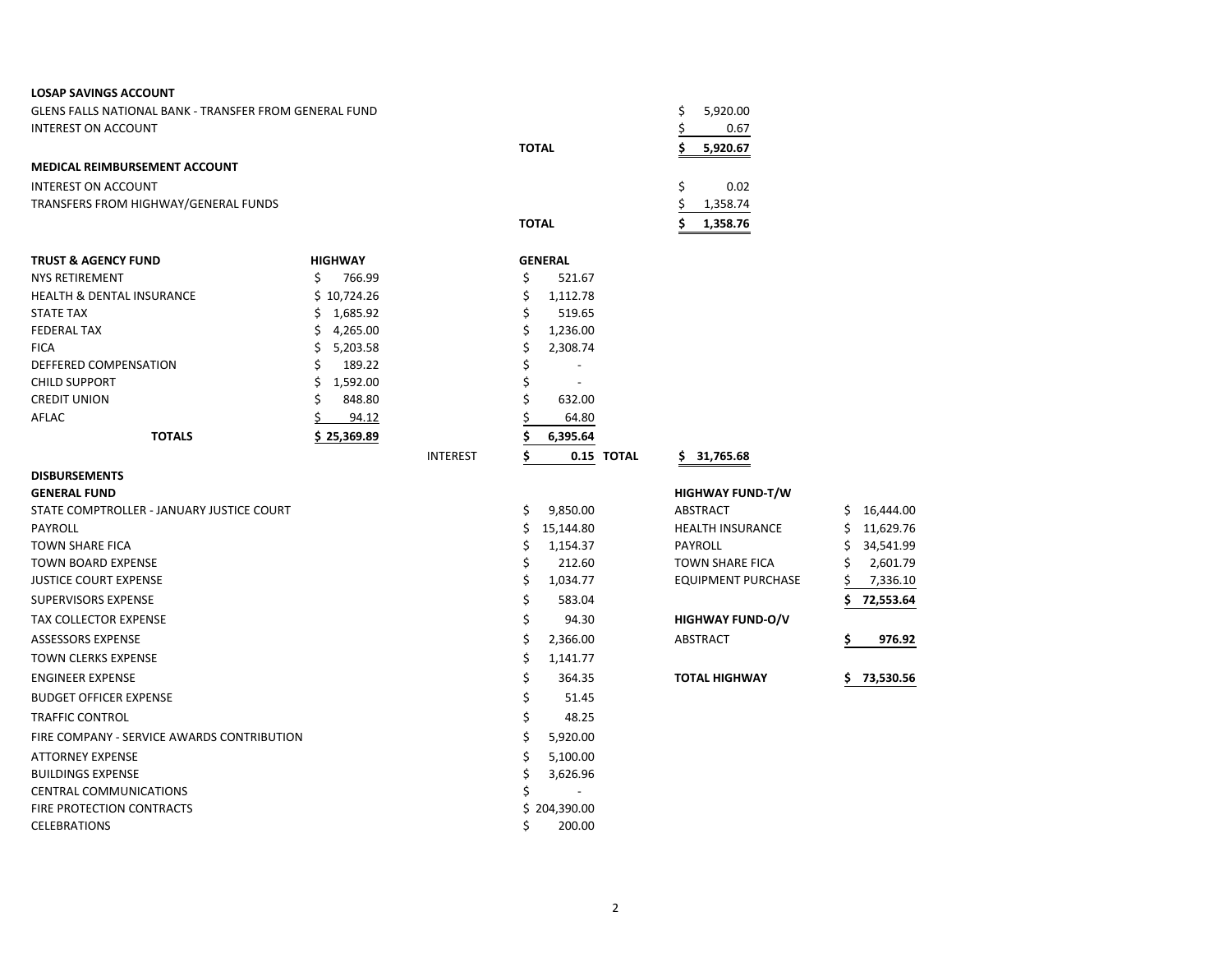| <b>CENTRAL MAILINGS</b>             |              | 615.48       | <b>TRUST &amp; AGENCY FUND</b> |           |
|-------------------------------------|--------------|--------------|--------------------------------|-----------|
| DONATIONS OF FISHING DERBY PROCEEDS |              | 2,000.00     | <b>FICA</b>                    | 7,512.32  |
| SAFETY INSPECTION EXPENSE           |              | 74.02        | <b>STATE TAX</b>               | 2.205.57  |
| FIRE COMPANY - FUEL                 |              | 223.37       | <b>FEDERAL TAX</b>             | 5,501.00  |
| HIGHWAY SUPERINTENDENT EXPENSE      |              | 82.92        | <b>HEALTH INSURANCE</b>        | 11,837.04 |
| <b>STREET LIGHTS</b>                |              | 251.11       | <b>CREDIT UNION</b>            | 1,480.80  |
| <b>BEACH EXPENSE</b>                |              | 276.02       | <b>CHILD SUPPORT</b>           | 1,592.00  |
| PLANNING BOARD EXPENSE              |              | 785.31       | AFLAC                          | 158.92    |
| <b>HEALTH INSURANCE</b>             |              | 1,119.28     | RETIREMENT                     | 1,288.66  |
|                                     | <b>TOTAL</b> | \$256,710.17 | DEFFERRED COMP.                | 189.22    |

| <b>TRUST &amp; AGENCY FUND</b> |    |           |
|--------------------------------|----|-----------|
| <b>FICA</b>                    | \$ | 7,512.32  |
| STATE TAX                      | Ś  | 2,205.57  |
| <b>FEDERAL TAX</b>             | \$ | 5,501.00  |
| <b>HEALTH INSURANCE</b>        | \$ | 11,837.04 |
| <b>CREDIT UNION</b>            | Ś  | 1,480.80  |
| <b>CHILD SUPPORT</b>           | \$ | 1,592.00  |
| <b>AFLAC</b>                   | \$ | 158.92    |
| <b>RETIREMENT</b>              | \$ | 1,288.66  |
| DEFFERRED COMP.                | \$ | 189.22    |
|                                |    | 31.765.53 |

| <b>HADLOCK PARK DISTRICT</b>                            |              |              |
|---------------------------------------------------------|--------------|--------------|
| GLENS FALLS NATIONAL BANK - TRANSFER TO SAVINGS ACCOUNT |              | \$200,000.00 |
| ABSTRACT                                                |              | 285.93<br>\$ |
|                                                         | <b>TOTAL</b> | \$200,285.93 |
| <b>HADLOCK DAM PROJECT</b>                              | <b>TOTAL</b> |              |
| YOUTH COMMISSION FUND                                   | <b>TOTAL</b> |              |
| <b>CONSOLIDATED HEALTH</b>                              | <b>TOTAL</b> |              |
| <b>GENERAL FUND SAVINGS ACCOUNT</b>                     | <b>TOTAL</b> | \$           |
| <b>HADLOCK PARK DISTRICT SAVINGS ACCOUNT</b>            |              |              |
| WIRE TRANSFER - BOND INTEREST PAYMENT                   | <b>TOTAL</b> | \$25,490.63  |
| <b>HIGHWAY FUND SAVINGS ACCOUNT</b>                     |              |              |
| TRANSFER TO CHECKING ACCOUNT                            | <b>TOTAL</b> | \$75,000.00  |
| <b>LOSAP SAVINGS ACCOUNT</b>                            | <b>TOTAL</b> | \$           |
| <b>MEDICAL REIMBURSEMENT ACCOUNT</b>                    |              |              |
| AC TRANSFER TO MVP SELECT                               | <b>TOTAL</b> | Ś<br>987.29  |
|                                                         |              |              |